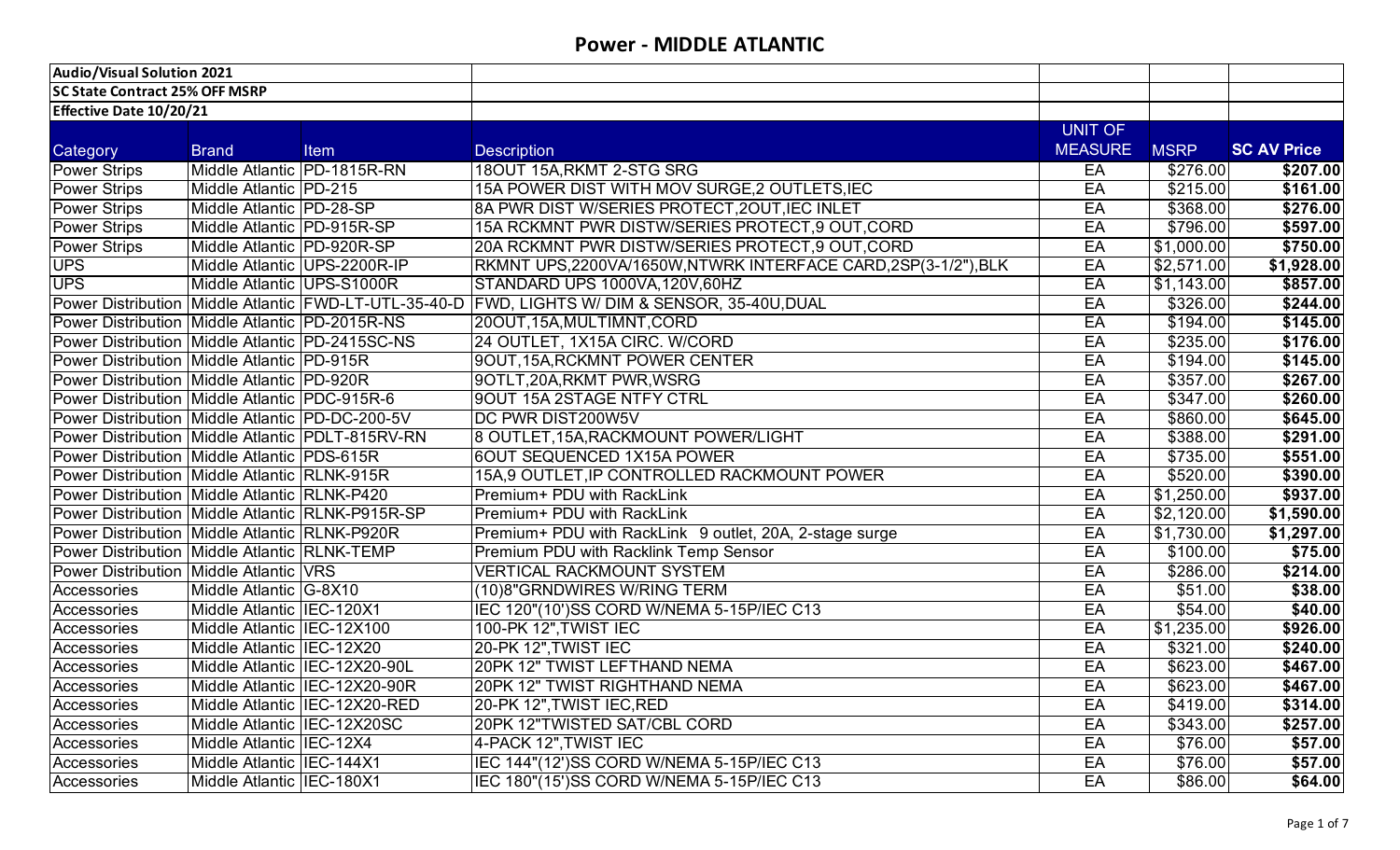| 20PK 18" TWIST LEFTHAND NEMA<br>Middle Atlantic IIEC-18X20-90L<br>EA<br>\$643.00<br>\$643.00<br>Accessories<br><b>20PK 18" TWIST RIGHTHAND NEMA</b><br>EA<br>Middle Atlantic  IEC-18X20-90R<br>20-PK 18", TWIST IEC, RED<br>EA<br>\$429.00<br>Middle Atlantic IIEC-18X20-RED<br>Accessories<br>EA<br>20PK 18"TWISTED SAT/CBL CORD<br>\$368.00<br>Middle Atlantic IIEC-18X20SC<br>Accessories<br>4-PACK 18", TWIST IEC<br>EA<br>\$86.00<br>Accessories<br>Middle Atlantic IIEC-18X4<br>\$109.00<br>IEC 240"(20')SS CORD W/NEMA 5-15P/IEC C13<br>EA<br>Middle Atlantic   IEC-240X1<br>Accessories<br>EA<br>\$1,520.00<br>100-PK 24", TWIST IEC<br>Middle Atlantic IEC-24X100<br>Accessories<br>20-PK 24", TWIST IEC<br>Middle Atlantic IIEC-24X20<br>EA<br>\$419.00<br>20PK 24" TWIST LEFTHAND NEMA<br>EA<br>\$694.00<br>Middle Atlantic IEC-24X20-90L<br>Accessories<br>\$694.00<br>Middle Atlantic IEC-24X20-90R<br>20PK 24" TWIST RIGHTHAND NEMA<br>EA<br>Accessories<br>EA<br>Middle Atlantic IIEC-24X20-RED<br>20-PK 24", TWIST IEC, RED<br>\$470.00<br>20PK 24"TWISTED SAT/CBL CORD<br>\$378.00<br>EA<br>Accessories<br>Middle Atlantic   IEC-24X20SC<br>4-PACK 24", TWIST IEC<br>EA<br>\$102.00<br>Middle Atlantic IEC-24X4<br>Accessories<br>EA<br>IEC 300"(25')SS CORD W/NEMA 5-15P/IEC C13<br>\$123.00<br>Middle Atlantic IEC-300X1<br>Accessories<br>100-PK 36", TWIST IEC<br>\$1,663.00<br>Middle Atlantic IEC-36X100<br>EA<br>Accessories<br>20-PK 36", TWIST IEC<br>EA<br>\$490.00<br>Middle Atlantic IIEC-36X20<br>Accessories<br>20PK 36" TWIST LEFTHAND NEMA<br>EA<br>\$745.00<br>Middle Atlantic IIEC-36X20-90L<br>Accessories<br><b>20PK 36" TWIST RIGHTHAND NEMA</b><br>Middle Atlantic IEC-36X20-90R<br>EA<br>\$745.00<br>Accessories<br>20-PK 36", TWIST IEC, RED<br>EA<br>\$500.00<br>Middle Atlantic IIEC-36X20-RED<br>Accessories<br>20PK 36"TWISTED SAT/CBL CORD<br>EA<br>\$408.00<br>Middle Atlantic IEC-36X20SC<br>Accessories<br>EA<br>4-PACK 36", TWIST IEC<br>\$113.00<br>Accessories<br>Middle Atlantic IIEC-36X4<br>100-PK 48", TWIST IEC<br>EA<br>\$1,734.00<br>Accessories<br>Middle Atlantic IEC-48X100<br>\$714.00<br>20-PK 48", TWIST IEC<br>EA<br>Middle Atlantic  IEC-48X20<br>Accessories<br>EA<br>20PK 48" TWIST LEFTHAND NEMA<br>\$1,061.00<br>Middle Atlantic IEC-48X20-90L<br>Accessories<br>20PK 48" TWIST RIGHTHAND NEMA<br>Middle Atlantic IEC-48X20-90R<br>EA<br>\$1,061.00<br>Accessories<br>EA<br>\$660.00<br>Middle Atlantic IIEC-48X20-RED<br>20-PK 48", TWIST IEC, RED<br>Accessories<br>20PK 48"TWISTED SAT/CBL CORD<br>\$602.00<br>EA<br>Middle Atlantic IEC-48X20SC<br>Accessories<br>100-PK 6", TWIST IEC<br>\$1,041.00<br>Middle Atlantic IIEC-6X100<br>EA<br>Accessories<br>20-PK 6", TWIST IEC<br>EA<br>\$327.00<br>Middle Atlantic  IEC-6X20<br>Accessories<br>20PK 6" TWIST LEFTHAND NEMA<br>EA<br>\$531.00<br>Middle Atlantic IEC-6X20-90L<br>Accessories<br>EA<br>20PK 6" TWIST RIGHTHAND NEMA<br>\$531.00<br>Middle Atlantic IEC-6X20-90R<br>Accessories<br>Accessories<br>\$357.00<br>Middle Atlantic IEC-6X20-RED<br>20-PK 6", TWIST IEC, RED<br>EA<br>EA<br>\$296.00<br>Middle Atlantic IIEC-6X20SC<br>20PK 6"TWISTED SAT/CBL CORD<br>4-PACK 6", TWIST IEC<br>$\overline{$}76.00$<br>Middle Atlantic IEC-6X4<br>EA<br>IEC 72"(6')SS CORD W/NEMA 5-15P/IEC C13<br>EA<br>\$43.00<br>Middle Atlantic IIEC-72X1<br>EA<br>\$55.00<br>Middle Atlantic IEC-96X1<br>IEC 96"(8')SS CORD W/NEMA 5-15P/IEC C13<br>Accessories<br>Middle Atlantic ISOCTR-5R-208-2<br>5kV RKMT 2STGSRG 2HW 208V<br>\$7,140.00<br>EA<br>Accessories | Accessories | Middle Atlantic IIEC-18X100 | 100-PK 18", TWIST IEC | EA | \$1,339.00 | \$1,004.00 |
|------------------------------------------------------------------------------------------------------------------------------------------------------------------------------------------------------------------------------------------------------------------------------------------------------------------------------------------------------------------------------------------------------------------------------------------------------------------------------------------------------------------------------------------------------------------------------------------------------------------------------------------------------------------------------------------------------------------------------------------------------------------------------------------------------------------------------------------------------------------------------------------------------------------------------------------------------------------------------------------------------------------------------------------------------------------------------------------------------------------------------------------------------------------------------------------------------------------------------------------------------------------------------------------------------------------------------------------------------------------------------------------------------------------------------------------------------------------------------------------------------------------------------------------------------------------------------------------------------------------------------------------------------------------------------------------------------------------------------------------------------------------------------------------------------------------------------------------------------------------------------------------------------------------------------------------------------------------------------------------------------------------------------------------------------------------------------------------------------------------------------------------------------------------------------------------------------------------------------------------------------------------------------------------------------------------------------------------------------------------------------------------------------------------------------------------------------------------------------------------------------------------------------------------------------------------------------------------------------------------------------------------------------------------------------------------------------------------------------------------------------------------------------------------------------------------------------------------------------------------------------------------------------------------------------------------------------------------------------------------------------------------------------------------------------------------------------------------------------------------------------------------------------------------------------------------------------------------------------------------------------------------------------------------------------------------------------------------------------------------------------------------------------------------------------------------------------------------------------------------------------------------------------------------------------------------------------------------|-------------|-----------------------------|-----------------------|----|------------|------------|
|                                                                                                                                                                                                                                                                                                                                                                                                                                                                                                                                                                                                                                                                                                                                                                                                                                                                                                                                                                                                                                                                                                                                                                                                                                                                                                                                                                                                                                                                                                                                                                                                                                                                                                                                                                                                                                                                                                                                                                                                                                                                                                                                                                                                                                                                                                                                                                                                                                                                                                                                                                                                                                                                                                                                                                                                                                                                                                                                                                                                                                                                                                                                                                                                                                                                                                                                                                                                                                                                                                                                                                                          | Accessories |                             |                       |    |            | \$482.00   |
|                                                                                                                                                                                                                                                                                                                                                                                                                                                                                                                                                                                                                                                                                                                                                                                                                                                                                                                                                                                                                                                                                                                                                                                                                                                                                                                                                                                                                                                                                                                                                                                                                                                                                                                                                                                                                                                                                                                                                                                                                                                                                                                                                                                                                                                                                                                                                                                                                                                                                                                                                                                                                                                                                                                                                                                                                                                                                                                                                                                                                                                                                                                                                                                                                                                                                                                                                                                                                                                                                                                                                                                          |             |                             |                       |    |            | \$482.00   |
|                                                                                                                                                                                                                                                                                                                                                                                                                                                                                                                                                                                                                                                                                                                                                                                                                                                                                                                                                                                                                                                                                                                                                                                                                                                                                                                                                                                                                                                                                                                                                                                                                                                                                                                                                                                                                                                                                                                                                                                                                                                                                                                                                                                                                                                                                                                                                                                                                                                                                                                                                                                                                                                                                                                                                                                                                                                                                                                                                                                                                                                                                                                                                                                                                                                                                                                                                                                                                                                                                                                                                                                          |             |                             |                       |    |            | \$321.00   |
|                                                                                                                                                                                                                                                                                                                                                                                                                                                                                                                                                                                                                                                                                                                                                                                                                                                                                                                                                                                                                                                                                                                                                                                                                                                                                                                                                                                                                                                                                                                                                                                                                                                                                                                                                                                                                                                                                                                                                                                                                                                                                                                                                                                                                                                                                                                                                                                                                                                                                                                                                                                                                                                                                                                                                                                                                                                                                                                                                                                                                                                                                                                                                                                                                                                                                                                                                                                                                                                                                                                                                                                          |             |                             |                       |    |            | \$276.00   |
|                                                                                                                                                                                                                                                                                                                                                                                                                                                                                                                                                                                                                                                                                                                                                                                                                                                                                                                                                                                                                                                                                                                                                                                                                                                                                                                                                                                                                                                                                                                                                                                                                                                                                                                                                                                                                                                                                                                                                                                                                                                                                                                                                                                                                                                                                                                                                                                                                                                                                                                                                                                                                                                                                                                                                                                                                                                                                                                                                                                                                                                                                                                                                                                                                                                                                                                                                                                                                                                                                                                                                                                          |             |                             |                       |    |            | \$64.00    |
|                                                                                                                                                                                                                                                                                                                                                                                                                                                                                                                                                                                                                                                                                                                                                                                                                                                                                                                                                                                                                                                                                                                                                                                                                                                                                                                                                                                                                                                                                                                                                                                                                                                                                                                                                                                                                                                                                                                                                                                                                                                                                                                                                                                                                                                                                                                                                                                                                                                                                                                                                                                                                                                                                                                                                                                                                                                                                                                                                                                                                                                                                                                                                                                                                                                                                                                                                                                                                                                                                                                                                                                          |             |                             |                       |    |            | \$81.00    |
|                                                                                                                                                                                                                                                                                                                                                                                                                                                                                                                                                                                                                                                                                                                                                                                                                                                                                                                                                                                                                                                                                                                                                                                                                                                                                                                                                                                                                                                                                                                                                                                                                                                                                                                                                                                                                                                                                                                                                                                                                                                                                                                                                                                                                                                                                                                                                                                                                                                                                                                                                                                                                                                                                                                                                                                                                                                                                                                                                                                                                                                                                                                                                                                                                                                                                                                                                                                                                                                                                                                                                                                          |             |                             |                       |    |            | \$1,140.00 |
|                                                                                                                                                                                                                                                                                                                                                                                                                                                                                                                                                                                                                                                                                                                                                                                                                                                                                                                                                                                                                                                                                                                                                                                                                                                                                                                                                                                                                                                                                                                                                                                                                                                                                                                                                                                                                                                                                                                                                                                                                                                                                                                                                                                                                                                                                                                                                                                                                                                                                                                                                                                                                                                                                                                                                                                                                                                                                                                                                                                                                                                                                                                                                                                                                                                                                                                                                                                                                                                                                                                                                                                          | Accessories |                             |                       |    |            | \$314.00   |
|                                                                                                                                                                                                                                                                                                                                                                                                                                                                                                                                                                                                                                                                                                                                                                                                                                                                                                                                                                                                                                                                                                                                                                                                                                                                                                                                                                                                                                                                                                                                                                                                                                                                                                                                                                                                                                                                                                                                                                                                                                                                                                                                                                                                                                                                                                                                                                                                                                                                                                                                                                                                                                                                                                                                                                                                                                                                                                                                                                                                                                                                                                                                                                                                                                                                                                                                                                                                                                                                                                                                                                                          |             |                             |                       |    |            | \$520.00   |
|                                                                                                                                                                                                                                                                                                                                                                                                                                                                                                                                                                                                                                                                                                                                                                                                                                                                                                                                                                                                                                                                                                                                                                                                                                                                                                                                                                                                                                                                                                                                                                                                                                                                                                                                                                                                                                                                                                                                                                                                                                                                                                                                                                                                                                                                                                                                                                                                                                                                                                                                                                                                                                                                                                                                                                                                                                                                                                                                                                                                                                                                                                                                                                                                                                                                                                                                                                                                                                                                                                                                                                                          |             |                             |                       |    |            | \$520.00   |
|                                                                                                                                                                                                                                                                                                                                                                                                                                                                                                                                                                                                                                                                                                                                                                                                                                                                                                                                                                                                                                                                                                                                                                                                                                                                                                                                                                                                                                                                                                                                                                                                                                                                                                                                                                                                                                                                                                                                                                                                                                                                                                                                                                                                                                                                                                                                                                                                                                                                                                                                                                                                                                                                                                                                                                                                                                                                                                                                                                                                                                                                                                                                                                                                                                                                                                                                                                                                                                                                                                                                                                                          | Accessories |                             |                       |    |            | \$352.00   |
|                                                                                                                                                                                                                                                                                                                                                                                                                                                                                                                                                                                                                                                                                                                                                                                                                                                                                                                                                                                                                                                                                                                                                                                                                                                                                                                                                                                                                                                                                                                                                                                                                                                                                                                                                                                                                                                                                                                                                                                                                                                                                                                                                                                                                                                                                                                                                                                                                                                                                                                                                                                                                                                                                                                                                                                                                                                                                                                                                                                                                                                                                                                                                                                                                                                                                                                                                                                                                                                                                                                                                                                          |             |                             |                       |    |            | \$283.00   |
|                                                                                                                                                                                                                                                                                                                                                                                                                                                                                                                                                                                                                                                                                                                                                                                                                                                                                                                                                                                                                                                                                                                                                                                                                                                                                                                                                                                                                                                                                                                                                                                                                                                                                                                                                                                                                                                                                                                                                                                                                                                                                                                                                                                                                                                                                                                                                                                                                                                                                                                                                                                                                                                                                                                                                                                                                                                                                                                                                                                                                                                                                                                                                                                                                                                                                                                                                                                                                                                                                                                                                                                          |             |                             |                       |    |            | \$76.00    |
|                                                                                                                                                                                                                                                                                                                                                                                                                                                                                                                                                                                                                                                                                                                                                                                                                                                                                                                                                                                                                                                                                                                                                                                                                                                                                                                                                                                                                                                                                                                                                                                                                                                                                                                                                                                                                                                                                                                                                                                                                                                                                                                                                                                                                                                                                                                                                                                                                                                                                                                                                                                                                                                                                                                                                                                                                                                                                                                                                                                                                                                                                                                                                                                                                                                                                                                                                                                                                                                                                                                                                                                          |             |                             |                       |    |            | \$92.00    |
|                                                                                                                                                                                                                                                                                                                                                                                                                                                                                                                                                                                                                                                                                                                                                                                                                                                                                                                                                                                                                                                                                                                                                                                                                                                                                                                                                                                                                                                                                                                                                                                                                                                                                                                                                                                                                                                                                                                                                                                                                                                                                                                                                                                                                                                                                                                                                                                                                                                                                                                                                                                                                                                                                                                                                                                                                                                                                                                                                                                                                                                                                                                                                                                                                                                                                                                                                                                                                                                                                                                                                                                          |             |                             |                       |    |            | \$1,247.00 |
|                                                                                                                                                                                                                                                                                                                                                                                                                                                                                                                                                                                                                                                                                                                                                                                                                                                                                                                                                                                                                                                                                                                                                                                                                                                                                                                                                                                                                                                                                                                                                                                                                                                                                                                                                                                                                                                                                                                                                                                                                                                                                                                                                                                                                                                                                                                                                                                                                                                                                                                                                                                                                                                                                                                                                                                                                                                                                                                                                                                                                                                                                                                                                                                                                                                                                                                                                                                                                                                                                                                                                                                          |             |                             |                       |    |            | \$367.00   |
|                                                                                                                                                                                                                                                                                                                                                                                                                                                                                                                                                                                                                                                                                                                                                                                                                                                                                                                                                                                                                                                                                                                                                                                                                                                                                                                                                                                                                                                                                                                                                                                                                                                                                                                                                                                                                                                                                                                                                                                                                                                                                                                                                                                                                                                                                                                                                                                                                                                                                                                                                                                                                                                                                                                                                                                                                                                                                                                                                                                                                                                                                                                                                                                                                                                                                                                                                                                                                                                                                                                                                                                          |             |                             |                       |    |            | \$558.00   |
|                                                                                                                                                                                                                                                                                                                                                                                                                                                                                                                                                                                                                                                                                                                                                                                                                                                                                                                                                                                                                                                                                                                                                                                                                                                                                                                                                                                                                                                                                                                                                                                                                                                                                                                                                                                                                                                                                                                                                                                                                                                                                                                                                                                                                                                                                                                                                                                                                                                                                                                                                                                                                                                                                                                                                                                                                                                                                                                                                                                                                                                                                                                                                                                                                                                                                                                                                                                                                                                                                                                                                                                          |             |                             |                       |    |            | \$558.00   |
|                                                                                                                                                                                                                                                                                                                                                                                                                                                                                                                                                                                                                                                                                                                                                                                                                                                                                                                                                                                                                                                                                                                                                                                                                                                                                                                                                                                                                                                                                                                                                                                                                                                                                                                                                                                                                                                                                                                                                                                                                                                                                                                                                                                                                                                                                                                                                                                                                                                                                                                                                                                                                                                                                                                                                                                                                                                                                                                                                                                                                                                                                                                                                                                                                                                                                                                                                                                                                                                                                                                                                                                          |             |                             |                       |    |            | \$375.00   |
|                                                                                                                                                                                                                                                                                                                                                                                                                                                                                                                                                                                                                                                                                                                                                                                                                                                                                                                                                                                                                                                                                                                                                                                                                                                                                                                                                                                                                                                                                                                                                                                                                                                                                                                                                                                                                                                                                                                                                                                                                                                                                                                                                                                                                                                                                                                                                                                                                                                                                                                                                                                                                                                                                                                                                                                                                                                                                                                                                                                                                                                                                                                                                                                                                                                                                                                                                                                                                                                                                                                                                                                          |             |                             |                       |    |            | \$306.00   |
|                                                                                                                                                                                                                                                                                                                                                                                                                                                                                                                                                                                                                                                                                                                                                                                                                                                                                                                                                                                                                                                                                                                                                                                                                                                                                                                                                                                                                                                                                                                                                                                                                                                                                                                                                                                                                                                                                                                                                                                                                                                                                                                                                                                                                                                                                                                                                                                                                                                                                                                                                                                                                                                                                                                                                                                                                                                                                                                                                                                                                                                                                                                                                                                                                                                                                                                                                                                                                                                                                                                                                                                          |             |                             |                       |    |            | \$84.00    |
|                                                                                                                                                                                                                                                                                                                                                                                                                                                                                                                                                                                                                                                                                                                                                                                                                                                                                                                                                                                                                                                                                                                                                                                                                                                                                                                                                                                                                                                                                                                                                                                                                                                                                                                                                                                                                                                                                                                                                                                                                                                                                                                                                                                                                                                                                                                                                                                                                                                                                                                                                                                                                                                                                                                                                                                                                                                                                                                                                                                                                                                                                                                                                                                                                                                                                                                                                                                                                                                                                                                                                                                          |             |                             |                       |    |            | \$1,300.00 |
|                                                                                                                                                                                                                                                                                                                                                                                                                                                                                                                                                                                                                                                                                                                                                                                                                                                                                                                                                                                                                                                                                                                                                                                                                                                                                                                                                                                                                                                                                                                                                                                                                                                                                                                                                                                                                                                                                                                                                                                                                                                                                                                                                                                                                                                                                                                                                                                                                                                                                                                                                                                                                                                                                                                                                                                                                                                                                                                                                                                                                                                                                                                                                                                                                                                                                                                                                                                                                                                                                                                                                                                          |             |                             |                       |    |            | \$535.00   |
|                                                                                                                                                                                                                                                                                                                                                                                                                                                                                                                                                                                                                                                                                                                                                                                                                                                                                                                                                                                                                                                                                                                                                                                                                                                                                                                                                                                                                                                                                                                                                                                                                                                                                                                                                                                                                                                                                                                                                                                                                                                                                                                                                                                                                                                                                                                                                                                                                                                                                                                                                                                                                                                                                                                                                                                                                                                                                                                                                                                                                                                                                                                                                                                                                                                                                                                                                                                                                                                                                                                                                                                          |             |                             |                       |    |            | \$795.00   |
|                                                                                                                                                                                                                                                                                                                                                                                                                                                                                                                                                                                                                                                                                                                                                                                                                                                                                                                                                                                                                                                                                                                                                                                                                                                                                                                                                                                                                                                                                                                                                                                                                                                                                                                                                                                                                                                                                                                                                                                                                                                                                                                                                                                                                                                                                                                                                                                                                                                                                                                                                                                                                                                                                                                                                                                                                                                                                                                                                                                                                                                                                                                                                                                                                                                                                                                                                                                                                                                                                                                                                                                          |             |                             |                       |    |            | \$795.00   |
|                                                                                                                                                                                                                                                                                                                                                                                                                                                                                                                                                                                                                                                                                                                                                                                                                                                                                                                                                                                                                                                                                                                                                                                                                                                                                                                                                                                                                                                                                                                                                                                                                                                                                                                                                                                                                                                                                                                                                                                                                                                                                                                                                                                                                                                                                                                                                                                                                                                                                                                                                                                                                                                                                                                                                                                                                                                                                                                                                                                                                                                                                                                                                                                                                                                                                                                                                                                                                                                                                                                                                                                          |             |                             |                       |    |            | \$495.00   |
|                                                                                                                                                                                                                                                                                                                                                                                                                                                                                                                                                                                                                                                                                                                                                                                                                                                                                                                                                                                                                                                                                                                                                                                                                                                                                                                                                                                                                                                                                                                                                                                                                                                                                                                                                                                                                                                                                                                                                                                                                                                                                                                                                                                                                                                                                                                                                                                                                                                                                                                                                                                                                                                                                                                                                                                                                                                                                                                                                                                                                                                                                                                                                                                                                                                                                                                                                                                                                                                                                                                                                                                          |             |                             |                       |    |            | \$451.00   |
|                                                                                                                                                                                                                                                                                                                                                                                                                                                                                                                                                                                                                                                                                                                                                                                                                                                                                                                                                                                                                                                                                                                                                                                                                                                                                                                                                                                                                                                                                                                                                                                                                                                                                                                                                                                                                                                                                                                                                                                                                                                                                                                                                                                                                                                                                                                                                                                                                                                                                                                                                                                                                                                                                                                                                                                                                                                                                                                                                                                                                                                                                                                                                                                                                                                                                                                                                                                                                                                                                                                                                                                          |             |                             |                       |    |            | \$780.00   |
|                                                                                                                                                                                                                                                                                                                                                                                                                                                                                                                                                                                                                                                                                                                                                                                                                                                                                                                                                                                                                                                                                                                                                                                                                                                                                                                                                                                                                                                                                                                                                                                                                                                                                                                                                                                                                                                                                                                                                                                                                                                                                                                                                                                                                                                                                                                                                                                                                                                                                                                                                                                                                                                                                                                                                                                                                                                                                                                                                                                                                                                                                                                                                                                                                                                                                                                                                                                                                                                                                                                                                                                          |             |                             |                       |    |            | \$245.00   |
|                                                                                                                                                                                                                                                                                                                                                                                                                                                                                                                                                                                                                                                                                                                                                                                                                                                                                                                                                                                                                                                                                                                                                                                                                                                                                                                                                                                                                                                                                                                                                                                                                                                                                                                                                                                                                                                                                                                                                                                                                                                                                                                                                                                                                                                                                                                                                                                                                                                                                                                                                                                                                                                                                                                                                                                                                                                                                                                                                                                                                                                                                                                                                                                                                                                                                                                                                                                                                                                                                                                                                                                          |             |                             |                       |    |            | \$398.00   |
|                                                                                                                                                                                                                                                                                                                                                                                                                                                                                                                                                                                                                                                                                                                                                                                                                                                                                                                                                                                                                                                                                                                                                                                                                                                                                                                                                                                                                                                                                                                                                                                                                                                                                                                                                                                                                                                                                                                                                                                                                                                                                                                                                                                                                                                                                                                                                                                                                                                                                                                                                                                                                                                                                                                                                                                                                                                                                                                                                                                                                                                                                                                                                                                                                                                                                                                                                                                                                                                                                                                                                                                          |             |                             |                       |    |            | \$398.00   |
|                                                                                                                                                                                                                                                                                                                                                                                                                                                                                                                                                                                                                                                                                                                                                                                                                                                                                                                                                                                                                                                                                                                                                                                                                                                                                                                                                                                                                                                                                                                                                                                                                                                                                                                                                                                                                                                                                                                                                                                                                                                                                                                                                                                                                                                                                                                                                                                                                                                                                                                                                                                                                                                                                                                                                                                                                                                                                                                                                                                                                                                                                                                                                                                                                                                                                                                                                                                                                                                                                                                                                                                          |             |                             |                       |    |            | \$267.00   |
|                                                                                                                                                                                                                                                                                                                                                                                                                                                                                                                                                                                                                                                                                                                                                                                                                                                                                                                                                                                                                                                                                                                                                                                                                                                                                                                                                                                                                                                                                                                                                                                                                                                                                                                                                                                                                                                                                                                                                                                                                                                                                                                                                                                                                                                                                                                                                                                                                                                                                                                                                                                                                                                                                                                                                                                                                                                                                                                                                                                                                                                                                                                                                                                                                                                                                                                                                                                                                                                                                                                                                                                          | Accessories |                             |                       |    |            | \$222.00   |
|                                                                                                                                                                                                                                                                                                                                                                                                                                                                                                                                                                                                                                                                                                                                                                                                                                                                                                                                                                                                                                                                                                                                                                                                                                                                                                                                                                                                                                                                                                                                                                                                                                                                                                                                                                                                                                                                                                                                                                                                                                                                                                                                                                                                                                                                                                                                                                                                                                                                                                                                                                                                                                                                                                                                                                                                                                                                                                                                                                                                                                                                                                                                                                                                                                                                                                                                                                                                                                                                                                                                                                                          | Accessories |                             |                       |    |            | \$57.00    |
|                                                                                                                                                                                                                                                                                                                                                                                                                                                                                                                                                                                                                                                                                                                                                                                                                                                                                                                                                                                                                                                                                                                                                                                                                                                                                                                                                                                                                                                                                                                                                                                                                                                                                                                                                                                                                                                                                                                                                                                                                                                                                                                                                                                                                                                                                                                                                                                                                                                                                                                                                                                                                                                                                                                                                                                                                                                                                                                                                                                                                                                                                                                                                                                                                                                                                                                                                                                                                                                                                                                                                                                          | Accessories |                             |                       |    |            | \$32.00    |
|                                                                                                                                                                                                                                                                                                                                                                                                                                                                                                                                                                                                                                                                                                                                                                                                                                                                                                                                                                                                                                                                                                                                                                                                                                                                                                                                                                                                                                                                                                                                                                                                                                                                                                                                                                                                                                                                                                                                                                                                                                                                                                                                                                                                                                                                                                                                                                                                                                                                                                                                                                                                                                                                                                                                                                                                                                                                                                                                                                                                                                                                                                                                                                                                                                                                                                                                                                                                                                                                                                                                                                                          |             |                             |                       |    |            | \$41.00    |
|                                                                                                                                                                                                                                                                                                                                                                                                                                                                                                                                                                                                                                                                                                                                                                                                                                                                                                                                                                                                                                                                                                                                                                                                                                                                                                                                                                                                                                                                                                                                                                                                                                                                                                                                                                                                                                                                                                                                                                                                                                                                                                                                                                                                                                                                                                                                                                                                                                                                                                                                                                                                                                                                                                                                                                                                                                                                                                                                                                                                                                                                                                                                                                                                                                                                                                                                                                                                                                                                                                                                                                                          |             |                             |                       |    |            | \$5,355.00 |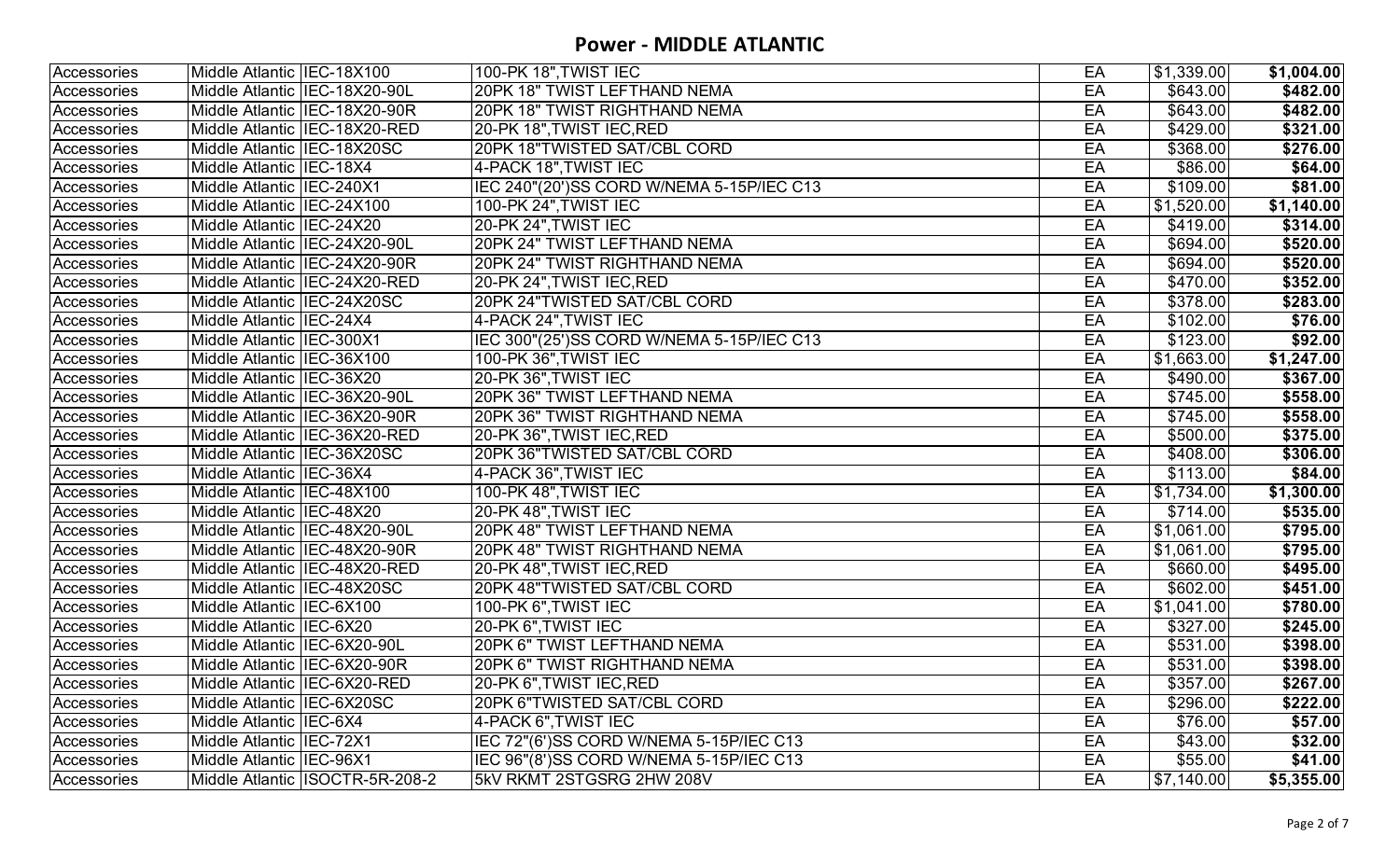| Accessories        |                             | Middle Atlantic ISOCTR-5R-208-NS  | 5kVA RACKMOUNT INTEGRATED LOAD CENTER,208V    | EA | \$6,120.00 | \$4,590.00 |
|--------------------|-----------------------------|-----------------------------------|-----------------------------------------------|----|------------|------------|
| <b>Accessories</b> |                             | Middle Atlantic   ISOCTR-5R-240-2 | 5kV RKMT 2STGSRG 2HW 240V                     | EA | \$7,140.00 | \$5,355.00 |
| Accessories        |                             | Middle Atlantic ISOCTR-5R-240-NS  | 5kVA RACKMOUNT INTEGRATED LOAD CENTER, 240V   | EA | \$6,120.00 | \$4,590.00 |
| Accessories        | Middle Atlantic J-12X6      |                                   | 12 JUMPERS - 6 PACK                           | EA | \$153.00   | \$114.00   |
| Accessories        | Middle Atlantic   J-24X6    |                                   | 24 JUMPERS - 6 PACK                           | EA | \$174.00   | \$130.00   |
| Accessories        | Middle Atlantic J-72X6      |                                   | 72 JUMPERS - 6 PACK                           | EA | \$194.00   | \$145.00   |
| Accessories        | Middle Atlantic JDC-12X18   |                                   | JUMPER, 12 VOLT, DC, 18", PAIR                | EA | \$31.00    | \$23.00    |
| Accessories        | Middle Atlantic JMS-12X6    |                                   | <b>MPR MASTER/SLAVE JUMPER</b>                | EA | \$164.00   | \$123.00   |
| Accessories        | Middle Atlantic LT-1R       |                                   | <b>1SP RACKLIGHT SHELF FLAT BLACK</b>         | EA | \$276.00   | \$207.00   |
| Accessories        | Middle Atlantic LT-1RA      |                                   | 1SP RACKLIGHT SHELF BLK ANODIZE               | EA | \$368.00   | \$276.00   |
| Accessories        | Middle Atlantic   LT-GN     |                                   | <b>GOOSENECK LED LIGHT</b>                    | EA | \$41.00    | \$30.00    |
| Accessories        | Middle Atlantic LT-GN-PL    |                                   | <b>LED GSNK LT, W/120V ADPT</b>               | EA | \$62.00    | \$46.00    |
| Accessories        | Middle Atlantic LT-GN-PNL   |                                   | 1SP, DUAL LED LIGHT PANEL                     | EA | \$133.00   | \$99.00    |
| Accessories        | Middle Atlantic LT-GN-WL    |                                   | <b>MAGNETIC WORKLIGHT, LED</b>                | EA | \$143.00   | \$107.00   |
| Accessories        | Middle Atlantic M-15A       |                                   | 4"MPR 15A DUPLEX MODULE                       | EA | \$113.00   | \$84.00    |
| Accessories        | Middle Atlantic   M-15A-SP  |                                   | MPR 15A RACEWAY MODULE WITH SERIES PROTECTION | EA | \$440.00   | \$330.00   |
| Accessories        | Middle Atlantic   M-15-IECA |                                   | 4"MPR 15A 3-GANG IEC MODULE                   | EA | \$174.00   | \$130.00   |
| Accessories        | Middle Atlantic M-20A       |                                   | 4"MPR 20A DUPLEX MODULE                       | EA | \$123.00   | \$92.00    |
| Accessories        | Middle Atlantic   M-20A-SP  |                                   | MPR 20A RACEWAY MODULE WITH SERIES PROTECTION | EA | \$480.00   | \$360.00   |
| <b>Accessories</b> | Middle Atlantic M-20-IECA   |                                   | 4"MPR 20A 1-GANG IEC MODULE                   | EA | \$133.00   | \$99.00    |
| Accessories        | Middle Atlantic M-20IGA     |                                   | MPR 20A DUPLEX ISO GROUND MODULE              | EA | \$133.00   | \$99.00    |
| Accessories        | Middle Atlantic M-20TL-HWA  |                                   | 4"MPR 20A TWISTLOCK L5-20R                    | EA | \$133.00   | \$99.00    |
| Accessories        | Middle Atlantic M-2X15A     |                                   | 8"MPR 15A DOUBLE DUPLEX MODULE                | EA | \$174.00   | \$130.00   |
| Accessories        | Middle Atlantic   M-2X20A   |                                   | 8"MPR 20A DOUBLE DUPLEX MODULE                | EA | \$194.00   | \$145.00   |
| Accessories        | Middle Atlantic M-2X20IGA   |                                   | 8"MPR 20A DOUBLE DUPLEX ISO MODULE            | EA | \$204.00   | \$153.00   |
| Accessories        | Middle Atlantic M-30TL-HWA  |                                   | 4"MPR 30A TWISTLOCK L5-30R                    | EA | \$153.00   | \$114.00   |
| Accessories        | Middle Atlantic M-PCON-20A  |                                   | <b>MPR 20A POWERCON MODULE</b>                | EA | \$143.00   | \$107.00   |
| Accessories        | Middle Atlantic   MPR-3A    |                                   | MPR RACEWAY, 32"                              | EA | \$113.00   | \$84.00    |
| Accessories        | Middle Atlantic MPR-6A      |                                   | MPR RACEWAY, 56"                              | EA | \$133.00   | \$99.00    |
| Accessories        | Middle Atlantic   MPR-8A    |                                   | MPR RACEWAY, 72"                              | EA | \$153.00   | \$114.00   |
| Accessories        | Middle Atlantic MPR-9A      |                                   | MPR RACEWAY, 80"                              | EA | \$174.00   | \$130.00   |
| Accessories        | Middle Atlantic MPR-BL2A    |                                   | <b>MPR 2" BLANK MODULE(QTY:2)</b>             | EA | \$31.00    | \$23.00    |
| Accessories        | Middle Atlantic MPR-BL4A    |                                   | <b>MPR 4" BLANK MODULE</b>                    | EA | \$31.00    | \$23.00    |
| Accessories        | Middle Atlantic MPR-BL8A    |                                   | <b>MPR 8" BLANK MODULE</b>                    | EA | \$31.00    | \$23.00    |
| Accessories        | Middle Atlantic MPR-JB663A  |                                   | MPR JBOX 6"X6"X3"                             | EA | \$102.00   | \$76.00    |
| Accessories        | Middle Atlantic MPR-JB843A  |                                   | MPR JBOX 8"X4"X3"                             | EA | \$102.00   | \$76.00    |
| Accessories        | Middle Atlantic MPR-JB853A  |                                   | MPR JBOX 8"X5"X3"                             | EA | \$102.00   | \$76.00    |
| Accessories        | Middle Atlantic MPR-JB863A  |                                   | MPR JBOX 8"X6"X3"                             | EA | \$102.00   | \$76.00    |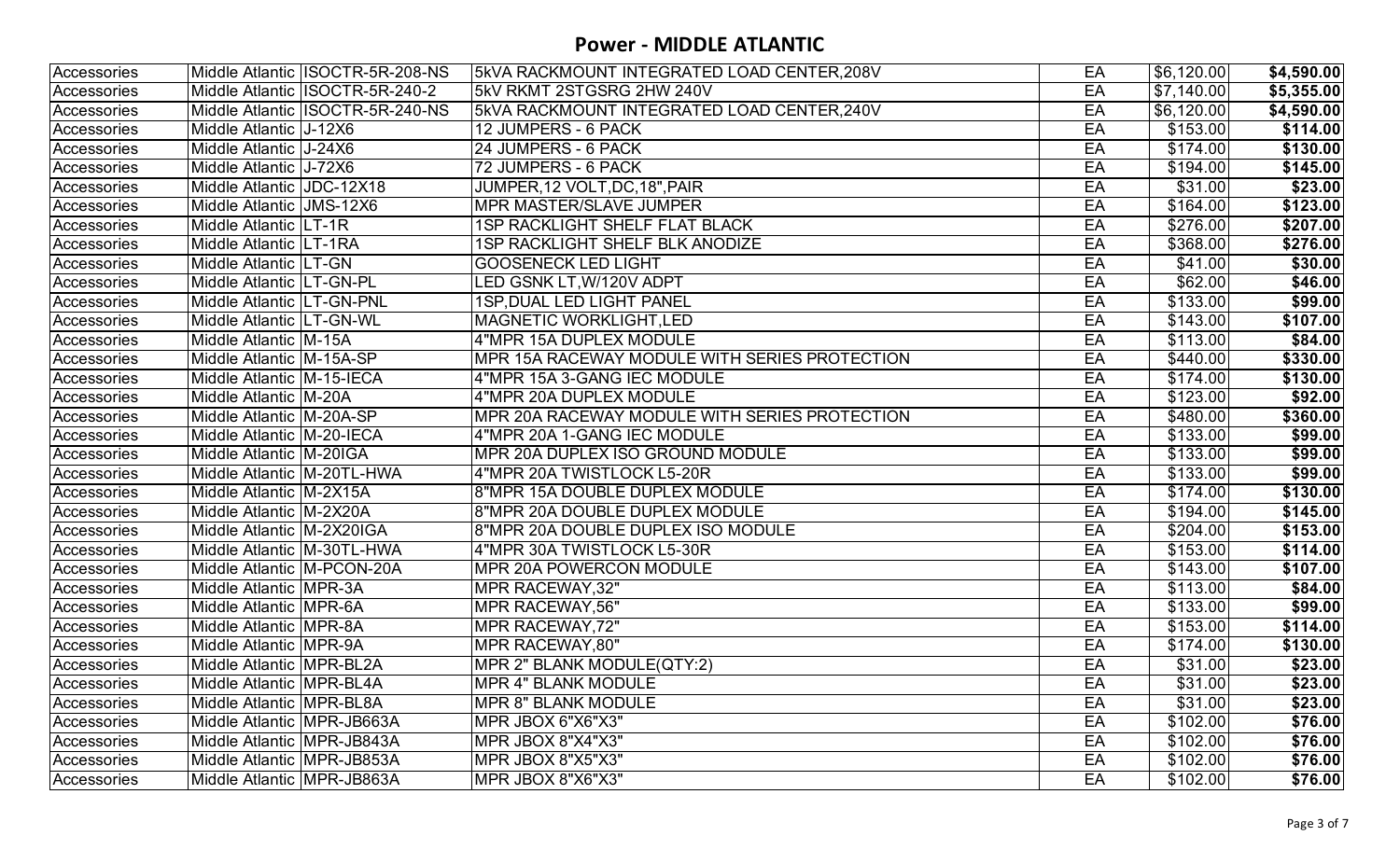| Accessories |                               | Middle Atlantic MPR-SEQ-1CA        | <b>IMPR SEQ CONT MOD, CORD</b>                      | EA | \$398.00         | \$298.00 |
|-------------|-------------------------------|------------------------------------|-----------------------------------------------------|----|------------------|----------|
| Accessories | Middle Atlantic   MPR-SEQA    |                                    | 8"MPR SEQUENCE CONTROL MODULE                       | EA | \$378.00         | \$283.00 |
| Accessories | Middle Atlantic   MPR-SS      |                                    | <b>MPR SURGE SUPPRESSOR</b>                         | EA | \$102.00         | \$76.00  |
| Accessories | Middle Atlantic   PCR-2X320A  |                                    | PRE-ASSEM MOD.PWR RCWY,DUAL CCT,6X20A CONT.MOD      | EA | \$1,071.00       | \$803.00 |
| Accessories | Middle Atlantic   PCR6-A      |                                    | PRE-ASSEM MOD.PWR RCWY, SNGL CCT, 6X20A CONT.MOD    | EA | \$1,051.00       | \$788.00 |
| Accessories | Middle Atlantic   PD-1820R-RN |                                    | 18OUT 20A, RKMT 2-STG SRG                           | EA | \$337.00         | \$252.00 |
| Accessories |                               | Middle Atlantic   PD-2015R-HH-NS   | 20OUT, 15A, 10ON10SW, MULTIMNT, CD                  | EA | \$225.00         | \$168.00 |
| Accessories | Middle Atlantic  PD-2020R-NS  |                                    | 20OUT 20A, RKMT, NO SURGE                           | EA | \$270.00         | \$202.00 |
| Accessories | Middle Atlantic   PD-2415SC   |                                    | SLIM PWR STRP, 240UT, 15A, W/SRG                    | EA | \$266.00         | \$199.00 |
| Accessories |                               | Middle Atlantic PD-2420SC-NS       | 24OUTLET, 1X20A CIRC., CORD                         | EA | \$255.00         | \$191.00 |
| Accessories |                               | Middle Atlantic   PD-2X1215TL-30CB | (2)120UT,15AMP,CIRC,TL,30CB                         | EA | \$918.00         | \$688.00 |
| Accessories | Middle Atlantic   PD-415R-SP  |                                    | 15A HALF-RK PWR DIST/SERIES PROTECT, 4OUT, CORD     | EA | \$459.00         | \$344.00 |
| Accessories | Middle Atlantic   PD-420R-SP  |                                    | 20A HALF-RK PWR DISTW/SERIES PROTECT, 4OUT, CORD    | EA | \$510.00         | \$382.00 |
| Accessories |                               | Middle Atlantic   PD-715SC-NS      | 7 OUTLET, 15 AMP, SLIM POWER STRIP, NO SURGE        | EA | \$143.00         | \$107.00 |
| Accessories | Middle Atlantic   PD-815RA-PL |                                    | POWER CENTER W/ANODIZED FACE                        | EA | \$357.00         | \$267.00 |
| Accessories | Middle Atlantic   PD-815SC    |                                    | SLIM PWR STRP,8OUT,15A,W/SRG                        | EA | \$174.00         | \$130.00 |
| Accessories | Middle Atlantic PD-815SC-20   |                                    | PD-815SC W/20' POWER CORD                           | EA | \$184.00         | \$138.00 |
| Accessories |                               | Middle Atlantic IPD-815SC-PBSH     | SHELF MOUNT 8 OUTLET 15A POWER STRIP                | EA | \$215.00         | \$161.00 |
| Accessories | Middle Atlantic   PD-915RC-20 |                                    | PD-915R W/20' POWER CORD                            | EA | \$215.00         | \$161.00 |
| Accessories |                               | Middle Atlantic  PD-915RV-RN       | 9 VERT OUTLET 15A RACKMOUNT POWER                   | EA | $\sqrt{$306.00}$ | \$229.00 |
| Accessories | Middle Atlantic   PD-920RC-20 |                                    | 90TLT,20A,RKMT PWR,WSRG                             | EA | \$360.00         | \$270.00 |
| Accessories | Middle Atlantic  PD-920R-NS   |                                    | 9OUT,20A,RCKMNT POWER DIST                          | EA | \$337.00         | \$252.00 |
| Accessories | Middle Atlantic   PDC-915R-2  |                                    | 90UT 15A 2STAGE NTFY CTRL                           | EA | \$347.00         | \$260.00 |
| Accessories |                               | Middle Atlantic   PDCOOL-1015RA    | PWRCOOL, 15A, 10OUT(10 ON R), IEC INPUT, 2STAGESRG  | EA | \$714.00         | \$535.00 |
| Accessories |                               | Middle Atlantic   PDCOOL-1020RK    | PWRCOOL,20A,10OUT(REAR ONLY), IEC INPUT, SRG        | EA | \$663.00         | \$497.00 |
| Accessories |                               | Middle Atlantic   PDCOOL-1115R     | PWRCOOL, 15A, 110OUT(10 ON R), IEC INPUT, 2STAGESRG | EA | \$572.00         | \$429.00 |
| Accessories |                               | Middle Atlantic   PDCOOL-1120R     | PWRCOOL, 20A, 11 OUT (10 ON R). IECINPUT, 2STAGESRG | EA | \$653.00         | \$489.00 |
| Accessories | Middle Atlantic   PD-DC-125R  |                                    | DC PWR DIST, 125W RKMNT                             | EA | \$660.00         | \$495.00 |
| Accessories |                               | Middle Atlantic   PD-DC-300-12-24V | DC PWR DIST, 300W, RKMNT, 12V AND 24V               | EA | \$860.00         | \$645.00 |
| Accessories |                               | Middle Atlantic PD-DC-300-12V      | DC PWR DIST, 300W, RKMNT, 12V                       | EA | \$860.00         | \$645.00 |
| Accessories |                               | Middle Atlantic   PD-DC-300-24V    | DC PWR DIST, 300W, RKMNT, 24V                       | EA | \$860.00         | \$645.00 |
| Accessories | Middle Atlantic   PD-DC-45    |                                    | <b>DC PWR DIST,45W COMPACT</b>                      | EA | \$398.00         | \$298.00 |
| Accessories | Middle Atlantic PD-HW15-SP    |                                    | 15A HARD WIRED PWR DISTW/SERIES PROTECET, ZERO U    | EA | \$450.00         | \$337.00 |
| Accessories |                               | Middle Atlantic   PDLT-815RVA      | 8 OUTLET, 15A, RAKCMOUNT PWR/LIGHT BLACK ANODIZE    | EA | \$490.00         | \$367.00 |
| Accessories | Middle Atlantic   PDS-1615R   |                                    | 16OUT 15A 3STGSEQ 2STGSRG                           | EA | \$510.00         | \$382.00 |
| Accessories |                               | Middle Atlantic   PDS-1620R-NS     | 16OUT 20A 3STGSEQ NO SURGE                          | EA | \$572.00         | \$429.00 |
| Accessories | Middle Atlantic   PDS-2X315R  |                                    | 6 OUT SEQUENCED 2-15A POWER                         | EA | \$990.00         | \$742.00 |
| Accessories | Middle Atlantic PDS-620R      |                                    | 6 OUT SEQUENCED 20A POWER                           | EA | \$878.00         | \$658.00 |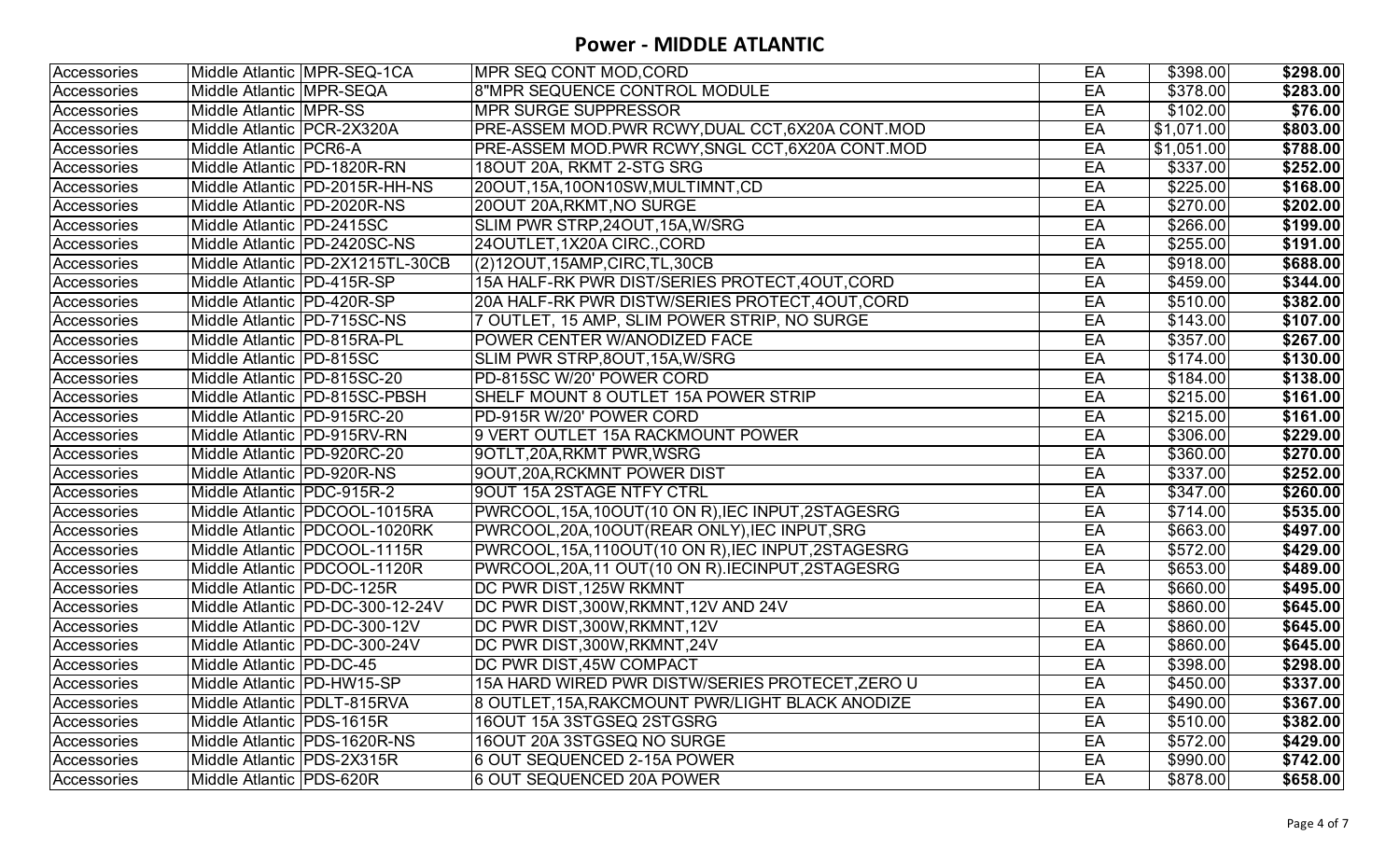| Accessories<br>EA<br>Middle Atlantic   PDT-1015C-M-NS<br>10 OUT, 15A, METER, CORDED<br>Accessories<br><b>PDT-1015C-NS W/20' POWER CORD</b><br>Middle Atlantic   PDT-1015C-NS20<br>EA<br>Accessories<br>10 OUT, 15A, SRG&NFY, CORD<br>Middle Atlantic PDT-1015C-RN<br>EA<br><b>PD THIN, 1-20A CIR, 10 OUT, CORD</b><br>EA<br>Middle Atlantic <b>PDT-1020C-NS</b><br>Accessories<br>EA<br>12 OUTLETS, 20A, CORD, NS<br>Middle Atlantic <b>PDT-1220C-NS</b><br>Accessories<br>Accessories<br>Middle Atlantic PDT-1415C<br>14 OUTLETS, 15A, CORD, SURGE<br>EA<br>14 OUTLETS, 15A, CORD, NS<br>Accessories<br>Middle Atlantic   PDT-1415C-NS<br>EA<br>EA<br>Middle Atlantic   PDT-1615C-NS<br>PD THIN,1-15A,16 OUT,CORD<br>Accessories<br>PD THIN, 1-20A, 16 OUT, CORD<br>Accessories<br>Middle Atlantic  PDT-1620C-NS<br>EA<br>20OUT, 15A, METER, CORDED<br>EA<br>Middle Atlantic   PDT-2015C-M-NS<br>Accessories<br>EA<br>Middle Atlantic   PDT-2015C-NS<br><b>PD THIN, 1-15A CIR, 20 OUT, CORD</b><br>Accessories<br>EA<br>Middle Atlantic   PDT-2015C-RN<br>20 OUT, 15A, SRG&NFY, CORD<br>Accessories<br>Accessories<br>EA<br>Middle Atlantic   PDT-2020C-M-NS<br>20 OUT, 20A, METER, CORDED<br>Accessories<br>EA<br>Middle Atlantic   PDT-2020C-NS<br><b>PD THIN, 1-20A CIR, 20 OUT, CORD</b><br>EA<br>Middle Atlantic PDT-2020C-RN<br>20 OUT, 20A, SRG&NFY, CORD<br>Accessories<br>Accessories<br>Middle Atlantic   PDT-2020TL-M-NS<br>20 OUT, 20A, METER, T/LOCK<br>EA<br><b>PD THIN, 1-20A CIR, 20 OUT, TL CORD</b><br>EA<br>Accessories<br>Middle Atlantic   PDT-2020TL-NS<br>EA<br>PD THIN, 2-15A CIR, 20 OUT, 1/2 KO<br>Middle Atlantic   PDT-2X1015<br>Accessories<br>Middle Atlantic   PDT-2X1015S<br>PDT 2-15A CIR 20OUT 1/2 KO TOP W/SMALL JBOX<br>EA<br>Accessories<br>EA<br>Accessories<br>PDT 2-15A CIR 20OUT 1/2 KO TOP<br>Middle Atlantic   PDT-2X1015T<br>EA<br>PDT 2-15A CIR 20OUT 1/2 KO TP W SM JBOX TOP FD<br>Accessories<br>Middle Atlantic <b>PDT-2X1015TS</b><br>EA<br>Middle Atlantic   PDT-2X1020<br>PD THIN,2-20A CIR,20 OUT,1/2KO<br>Accessories<br>Accessories<br>PDT 2-20A CIR 20OUT 1/2 KO TOP W/SMALL JBOX<br>EA<br>Middle Atlantic   PDT-2X1020S<br>Middle Atlantic   PDT-2X1020T<br><b>PDT 2-20A CIR 20OUT 1/2 KO TOP</b><br>EA<br>Accessories<br>EA<br>PDT 2-20A CIR 20OUT 1/2 KO TP W SM JBOX TOP FD<br>Middle Atlantic  PDT-2X1020TS<br>Accessories<br>EA<br>Accessories<br>Middle Atlantic   PDT-2X320<br>6 OUTLETS, 2X20A, JBOX<br>10 OUTLET, 2X20A, JBOX<br>EA<br>Middle Atlantic   PDT-2X520<br>Accessories<br>EA<br>Middle Atlantic   PDT-2X615S<br>12 OUTLETS, 2X15A, JBOX<br>Accessories<br>Middle Atlantic   PDT-2X815<br>16 OUTLETS, 2X15A, JBOX<br>EA<br>Accessories<br>Accessories<br>16 OUTLETS, 2X20A, JBOX<br>EA<br>Middle Atlantic   PDT-2X820<br>6 OUTLETS,15A,CORD,SURGE<br>EA<br>Middle Atlantic   PDT-615C<br>Accessories<br>EA<br>Middle Atlantic PDT-615C-NS<br>6 OUTLETS, 15A, CORD, NS<br>Accessories<br>Accessories<br>Middle Atlantic PDT-620C-NS<br>6 OUTLETS, 20A, CORD, NS<br>EA<br>EA<br>Accessories<br>Middle Atlantic   PDW-12X220J<br>24 OUTLET, 12X20A, POWER W/JBOX<br>Middle Atlantic   PWR-16-V<br>ESSEX 16 OUTLET, 15A VERTICAL POWER STRIP, CORDED, 33"<br>EA<br>Accessories |          |          |
|--------------------------------------------------------------------------------------------------------------------------------------------------------------------------------------------------------------------------------------------------------------------------------------------------------------------------------------------------------------------------------------------------------------------------------------------------------------------------------------------------------------------------------------------------------------------------------------------------------------------------------------------------------------------------------------------------------------------------------------------------------------------------------------------------------------------------------------------------------------------------------------------------------------------------------------------------------------------------------------------------------------------------------------------------------------------------------------------------------------------------------------------------------------------------------------------------------------------------------------------------------------------------------------------------------------------------------------------------------------------------------------------------------------------------------------------------------------------------------------------------------------------------------------------------------------------------------------------------------------------------------------------------------------------------------------------------------------------------------------------------------------------------------------------------------------------------------------------------------------------------------------------------------------------------------------------------------------------------------------------------------------------------------------------------------------------------------------------------------------------------------------------------------------------------------------------------------------------------------------------------------------------------------------------------------------------------------------------------------------------------------------------------------------------------------------------------------------------------------------------------------------------------------------------------------------------------------------------------------------------------------------------------------------------------------------------------------------------------------------------------------------------------------------------------------------------------------------------------------------------------------------------------------------------------------------------------------------------------------------------------------------------------------------------------------------------------------------------------------------------------------------------------------------------------------------------------------------------------------------------------------|----------|----------|
|                                                                                                                                                                                                                                                                                                                                                                                                                                                                                                                                                                                                                                                                                                                                                                                                                                                                                                                                                                                                                                                                                                                                                                                                                                                                                                                                                                                                                                                                                                                                                                                                                                                                                                                                                                                                                                                                                                                                                                                                                                                                                                                                                                                                                                                                                                                                                                                                                                                                                                                                                                                                                                                                                                                                                                                                                                                                                                                                                                                                                                                                                                                                                                                                                                                        | \$327.00 | \$245.00 |
|                                                                                                                                                                                                                                                                                                                                                                                                                                                                                                                                                                                                                                                                                                                                                                                                                                                                                                                                                                                                                                                                                                                                                                                                                                                                                                                                                                                                                                                                                                                                                                                                                                                                                                                                                                                                                                                                                                                                                                                                                                                                                                                                                                                                                                                                                                                                                                                                                                                                                                                                                                                                                                                                                                                                                                                                                                                                                                                                                                                                                                                                                                                                                                                                                                                        | \$225.00 | \$168.00 |
|                                                                                                                                                                                                                                                                                                                                                                                                                                                                                                                                                                                                                                                                                                                                                                                                                                                                                                                                                                                                                                                                                                                                                                                                                                                                                                                                                                                                                                                                                                                                                                                                                                                                                                                                                                                                                                                                                                                                                                                                                                                                                                                                                                                                                                                                                                                                                                                                                                                                                                                                                                                                                                                                                                                                                                                                                                                                                                                                                                                                                                                                                                                                                                                                                                                        | \$245.00 | \$183.00 |
|                                                                                                                                                                                                                                                                                                                                                                                                                                                                                                                                                                                                                                                                                                                                                                                                                                                                                                                                                                                                                                                                                                                                                                                                                                                                                                                                                                                                                                                                                                                                                                                                                                                                                                                                                                                                                                                                                                                                                                                                                                                                                                                                                                                                                                                                                                                                                                                                                                                                                                                                                                                                                                                                                                                                                                                                                                                                                                                                                                                                                                                                                                                                                                                                                                                        | \$245.00 | \$183.00 |
|                                                                                                                                                                                                                                                                                                                                                                                                                                                                                                                                                                                                                                                                                                                                                                                                                                                                                                                                                                                                                                                                                                                                                                                                                                                                                                                                                                                                                                                                                                                                                                                                                                                                                                                                                                                                                                                                                                                                                                                                                                                                                                                                                                                                                                                                                                                                                                                                                                                                                                                                                                                                                                                                                                                                                                                                                                                                                                                                                                                                                                                                                                                                                                                                                                                        | \$276.00 | \$207.00 |
|                                                                                                                                                                                                                                                                                                                                                                                                                                                                                                                                                                                                                                                                                                                                                                                                                                                                                                                                                                                                                                                                                                                                                                                                                                                                                                                                                                                                                                                                                                                                                                                                                                                                                                                                                                                                                                                                                                                                                                                                                                                                                                                                                                                                                                                                                                                                                                                                                                                                                                                                                                                                                                                                                                                                                                                                                                                                                                                                                                                                                                                                                                                                                                                                                                                        | \$276.00 | \$207.00 |
|                                                                                                                                                                                                                                                                                                                                                                                                                                                                                                                                                                                                                                                                                                                                                                                                                                                                                                                                                                                                                                                                                                                                                                                                                                                                                                                                                                                                                                                                                                                                                                                                                                                                                                                                                                                                                                                                                                                                                                                                                                                                                                                                                                                                                                                                                                                                                                                                                                                                                                                                                                                                                                                                                                                                                                                                                                                                                                                                                                                                                                                                                                                                                                                                                                                        | \$235.00 | \$176.00 |
|                                                                                                                                                                                                                                                                                                                                                                                                                                                                                                                                                                                                                                                                                                                                                                                                                                                                                                                                                                                                                                                                                                                                                                                                                                                                                                                                                                                                                                                                                                                                                                                                                                                                                                                                                                                                                                                                                                                                                                                                                                                                                                                                                                                                                                                                                                                                                                                                                                                                                                                                                                                                                                                                                                                                                                                                                                                                                                                                                                                                                                                                                                                                                                                                                                                        | \$255.00 | \$191.00 |
|                                                                                                                                                                                                                                                                                                                                                                                                                                                                                                                                                                                                                                                                                                                                                                                                                                                                                                                                                                                                                                                                                                                                                                                                                                                                                                                                                                                                                                                                                                                                                                                                                                                                                                                                                                                                                                                                                                                                                                                                                                                                                                                                                                                                                                                                                                                                                                                                                                                                                                                                                                                                                                                                                                                                                                                                                                                                                                                                                                                                                                                                                                                                                                                                                                                        | \$296.00 | \$222.00 |
|                                                                                                                                                                                                                                                                                                                                                                                                                                                                                                                                                                                                                                                                                                                                                                                                                                                                                                                                                                                                                                                                                                                                                                                                                                                                                                                                                                                                                                                                                                                                                                                                                                                                                                                                                                                                                                                                                                                                                                                                                                                                                                                                                                                                                                                                                                                                                                                                                                                                                                                                                                                                                                                                                                                                                                                                                                                                                                                                                                                                                                                                                                                                                                                                                                                        | \$388.00 | \$291.00 |
|                                                                                                                                                                                                                                                                                                                                                                                                                                                                                                                                                                                                                                                                                                                                                                                                                                                                                                                                                                                                                                                                                                                                                                                                                                                                                                                                                                                                                                                                                                                                                                                                                                                                                                                                                                                                                                                                                                                                                                                                                                                                                                                                                                                                                                                                                                                                                                                                                                                                                                                                                                                                                                                                                                                                                                                                                                                                                                                                                                                                                                                                                                                                                                                                                                                        | \$276.00 | \$207.00 |
|                                                                                                                                                                                                                                                                                                                                                                                                                                                                                                                                                                                                                                                                                                                                                                                                                                                                                                                                                                                                                                                                                                                                                                                                                                                                                                                                                                                                                                                                                                                                                                                                                                                                                                                                                                                                                                                                                                                                                                                                                                                                                                                                                                                                                                                                                                                                                                                                                                                                                                                                                                                                                                                                                                                                                                                                                                                                                                                                                                                                                                                                                                                                                                                                                                                        | \$347.00 | \$260.00 |
|                                                                                                                                                                                                                                                                                                                                                                                                                                                                                                                                                                                                                                                                                                                                                                                                                                                                                                                                                                                                                                                                                                                                                                                                                                                                                                                                                                                                                                                                                                                                                                                                                                                                                                                                                                                                                                                                                                                                                                                                                                                                                                                                                                                                                                                                                                                                                                                                                                                                                                                                                                                                                                                                                                                                                                                                                                                                                                                                                                                                                                                                                                                                                                                                                                                        | \$459.00 | \$344.00 |
|                                                                                                                                                                                                                                                                                                                                                                                                                                                                                                                                                                                                                                                                                                                                                                                                                                                                                                                                                                                                                                                                                                                                                                                                                                                                                                                                                                                                                                                                                                                                                                                                                                                                                                                                                                                                                                                                                                                                                                                                                                                                                                                                                                                                                                                                                                                                                                                                                                                                                                                                                                                                                                                                                                                                                                                                                                                                                                                                                                                                                                                                                                                                                                                                                                                        | \$337.00 | \$252.00 |
|                                                                                                                                                                                                                                                                                                                                                                                                                                                                                                                                                                                                                                                                                                                                                                                                                                                                                                                                                                                                                                                                                                                                                                                                                                                                                                                                                                                                                                                                                                                                                                                                                                                                                                                                                                                                                                                                                                                                                                                                                                                                                                                                                                                                                                                                                                                                                                                                                                                                                                                                                                                                                                                                                                                                                                                                                                                                                                                                                                                                                                                                                                                                                                                                                                                        | \$368.00 | \$276.00 |
|                                                                                                                                                                                                                                                                                                                                                                                                                                                                                                                                                                                                                                                                                                                                                                                                                                                                                                                                                                                                                                                                                                                                                                                                                                                                                                                                                                                                                                                                                                                                                                                                                                                                                                                                                                                                                                                                                                                                                                                                                                                                                                                                                                                                                                                                                                                                                                                                                                                                                                                                                                                                                                                                                                                                                                                                                                                                                                                                                                                                                                                                                                                                                                                                                                                        | \$531.00 | \$398.00 |
|                                                                                                                                                                                                                                                                                                                                                                                                                                                                                                                                                                                                                                                                                                                                                                                                                                                                                                                                                                                                                                                                                                                                                                                                                                                                                                                                                                                                                                                                                                                                                                                                                                                                                                                                                                                                                                                                                                                                                                                                                                                                                                                                                                                                                                                                                                                                                                                                                                                                                                                                                                                                                                                                                                                                                                                                                                                                                                                                                                                                                                                                                                                                                                                                                                                        | \$378.00 | \$283.00 |
|                                                                                                                                                                                                                                                                                                                                                                                                                                                                                                                                                                                                                                                                                                                                                                                                                                                                                                                                                                                                                                                                                                                                                                                                                                                                                                                                                                                                                                                                                                                                                                                                                                                                                                                                                                                                                                                                                                                                                                                                                                                                                                                                                                                                                                                                                                                                                                                                                                                                                                                                                                                                                                                                                                                                                                                                                                                                                                                                                                                                                                                                                                                                                                                                                                                        | \$368.00 | \$276.00 |
|                                                                                                                                                                                                                                                                                                                                                                                                                                                                                                                                                                                                                                                                                                                                                                                                                                                                                                                                                                                                                                                                                                                                                                                                                                                                                                                                                                                                                                                                                                                                                                                                                                                                                                                                                                                                                                                                                                                                                                                                                                                                                                                                                                                                                                                                                                                                                                                                                                                                                                                                                                                                                                                                                                                                                                                                                                                                                                                                                                                                                                                                                                                                                                                                                                                        | \$347.00 | \$260.00 |
|                                                                                                                                                                                                                                                                                                                                                                                                                                                                                                                                                                                                                                                                                                                                                                                                                                                                                                                                                                                                                                                                                                                                                                                                                                                                                                                                                                                                                                                                                                                                                                                                                                                                                                                                                                                                                                                                                                                                                                                                                                                                                                                                                                                                                                                                                                                                                                                                                                                                                                                                                                                                                                                                                                                                                                                                                                                                                                                                                                                                                                                                                                                                                                                                                                                        | \$368.00 | \$276.00 |
|                                                                                                                                                                                                                                                                                                                                                                                                                                                                                                                                                                                                                                                                                                                                                                                                                                                                                                                                                                                                                                                                                                                                                                                                                                                                                                                                                                                                                                                                                                                                                                                                                                                                                                                                                                                                                                                                                                                                                                                                                                                                                                                                                                                                                                                                                                                                                                                                                                                                                                                                                                                                                                                                                                                                                                                                                                                                                                                                                                                                                                                                                                                                                                                                                                                        | \$368.00 | \$276.00 |
|                                                                                                                                                                                                                                                                                                                                                                                                                                                                                                                                                                                                                                                                                                                                                                                                                                                                                                                                                                                                                                                                                                                                                                                                                                                                                                                                                                                                                                                                                                                                                                                                                                                                                                                                                                                                                                                                                                                                                                                                                                                                                                                                                                                                                                                                                                                                                                                                                                                                                                                                                                                                                                                                                                                                                                                                                                                                                                                                                                                                                                                                                                                                                                                                                                                        | \$429.00 | \$321.00 |
|                                                                                                                                                                                                                                                                                                                                                                                                                                                                                                                                                                                                                                                                                                                                                                                                                                                                                                                                                                                                                                                                                                                                                                                                                                                                                                                                                                                                                                                                                                                                                                                                                                                                                                                                                                                                                                                                                                                                                                                                                                                                                                                                                                                                                                                                                                                                                                                                                                                                                                                                                                                                                                                                                                                                                                                                                                                                                                                                                                                                                                                                                                                                                                                                                                                        | \$429.00 | \$321.00 |
|                                                                                                                                                                                                                                                                                                                                                                                                                                                                                                                                                                                                                                                                                                                                                                                                                                                                                                                                                                                                                                                                                                                                                                                                                                                                                                                                                                                                                                                                                                                                                                                                                                                                                                                                                                                                                                                                                                                                                                                                                                                                                                                                                                                                                                                                                                                                                                                                                                                                                                                                                                                                                                                                                                                                                                                                                                                                                                                                                                                                                                                                                                                                                                                                                                                        | \$429.00 | \$321.00 |
|                                                                                                                                                                                                                                                                                                                                                                                                                                                                                                                                                                                                                                                                                                                                                                                                                                                                                                                                                                                                                                                                                                                                                                                                                                                                                                                                                                                                                                                                                                                                                                                                                                                                                                                                                                                                                                                                                                                                                                                                                                                                                                                                                                                                                                                                                                                                                                                                                                                                                                                                                                                                                                                                                                                                                                                                                                                                                                                                                                                                                                                                                                                                                                                                                                                        | \$429.00 | \$321.00 |
|                                                                                                                                                                                                                                                                                                                                                                                                                                                                                                                                                                                                                                                                                                                                                                                                                                                                                                                                                                                                                                                                                                                                                                                                                                                                                                                                                                                                                                                                                                                                                                                                                                                                                                                                                                                                                                                                                                                                                                                                                                                                                                                                                                                                                                                                                                                                                                                                                                                                                                                                                                                                                                                                                                                                                                                                                                                                                                                                                                                                                                                                                                                                                                                                                                                        | \$327.00 | \$245.00 |
|                                                                                                                                                                                                                                                                                                                                                                                                                                                                                                                                                                                                                                                                                                                                                                                                                                                                                                                                                                                                                                                                                                                                                                                                                                                                                                                                                                                                                                                                                                                                                                                                                                                                                                                                                                                                                                                                                                                                                                                                                                                                                                                                                                                                                                                                                                                                                                                                                                                                                                                                                                                                                                                                                                                                                                                                                                                                                                                                                                                                                                                                                                                                                                                                                                                        | \$347.00 | \$260.00 |
|                                                                                                                                                                                                                                                                                                                                                                                                                                                                                                                                                                                                                                                                                                                                                                                                                                                                                                                                                                                                                                                                                                                                                                                                                                                                                                                                                                                                                                                                                                                                                                                                                                                                                                                                                                                                                                                                                                                                                                                                                                                                                                                                                                                                                                                                                                                                                                                                                                                                                                                                                                                                                                                                                                                                                                                                                                                                                                                                                                                                                                                                                                                                                                                                                                                        | \$276.00 | \$207.00 |
|                                                                                                                                                                                                                                                                                                                                                                                                                                                                                                                                                                                                                                                                                                                                                                                                                                                                                                                                                                                                                                                                                                                                                                                                                                                                                                                                                                                                                                                                                                                                                                                                                                                                                                                                                                                                                                                                                                                                                                                                                                                                                                                                                                                                                                                                                                                                                                                                                                                                                                                                                                                                                                                                                                                                                                                                                                                                                                                                                                                                                                                                                                                                                                                                                                                        | \$327.00 | \$245.00 |
|                                                                                                                                                                                                                                                                                                                                                                                                                                                                                                                                                                                                                                                                                                                                                                                                                                                                                                                                                                                                                                                                                                                                                                                                                                                                                                                                                                                                                                                                                                                                                                                                                                                                                                                                                                                                                                                                                                                                                                                                                                                                                                                                                                                                                                                                                                                                                                                                                                                                                                                                                                                                                                                                                                                                                                                                                                                                                                                                                                                                                                                                                                                                                                                                                                                        | \$408.00 | \$306.00 |
|                                                                                                                                                                                                                                                                                                                                                                                                                                                                                                                                                                                                                                                                                                                                                                                                                                                                                                                                                                                                                                                                                                                                                                                                                                                                                                                                                                                                                                                                                                                                                                                                                                                                                                                                                                                                                                                                                                                                                                                                                                                                                                                                                                                                                                                                                                                                                                                                                                                                                                                                                                                                                                                                                                                                                                                                                                                                                                                                                                                                                                                                                                                                                                                                                                                        | \$235.00 | \$176.00 |
|                                                                                                                                                                                                                                                                                                                                                                                                                                                                                                                                                                                                                                                                                                                                                                                                                                                                                                                                                                                                                                                                                                                                                                                                                                                                                                                                                                                                                                                                                                                                                                                                                                                                                                                                                                                                                                                                                                                                                                                                                                                                                                                                                                                                                                                                                                                                                                                                                                                                                                                                                                                                                                                                                                                                                                                                                                                                                                                                                                                                                                                                                                                                                                                                                                                        | \$194.00 | \$145.00 |
|                                                                                                                                                                                                                                                                                                                                                                                                                                                                                                                                                                                                                                                                                                                                                                                                                                                                                                                                                                                                                                                                                                                                                                                                                                                                                                                                                                                                                                                                                                                                                                                                                                                                                                                                                                                                                                                                                                                                                                                                                                                                                                                                                                                                                                                                                                                                                                                                                                                                                                                                                                                                                                                                                                                                                                                                                                                                                                                                                                                                                                                                                                                                                                                                                                                        | \$225.00 | \$168.00 |
|                                                                                                                                                                                                                                                                                                                                                                                                                                                                                                                                                                                                                                                                                                                                                                                                                                                                                                                                                                                                                                                                                                                                                                                                                                                                                                                                                                                                                                                                                                                                                                                                                                                                                                                                                                                                                                                                                                                                                                                                                                                                                                                                                                                                                                                                                                                                                                                                                                                                                                                                                                                                                                                                                                                                                                                                                                                                                                                                                                                                                                                                                                                                                                                                                                                        | \$765.00 | \$573.00 |
|                                                                                                                                                                                                                                                                                                                                                                                                                                                                                                                                                                                                                                                                                                                                                                                                                                                                                                                                                                                                                                                                                                                                                                                                                                                                                                                                                                                                                                                                                                                                                                                                                                                                                                                                                                                                                                                                                                                                                                                                                                                                                                                                                                                                                                                                                                                                                                                                                                                                                                                                                                                                                                                                                                                                                                                                                                                                                                                                                                                                                                                                                                                                                                                                                                                        | \$164.00 | \$123.00 |
| ESSEX 24 OUTLET, 15A VERTICAL POWER STRIP, CORDED, 60"<br>EA<br>Accessories<br>Middle Atlantic   PWR-24-V                                                                                                                                                                                                                                                                                                                                                                                                                                                                                                                                                                                                                                                                                                                                                                                                                                                                                                                                                                                                                                                                                                                                                                                                                                                                                                                                                                                                                                                                                                                                                                                                                                                                                                                                                                                                                                                                                                                                                                                                                                                                                                                                                                                                                                                                                                                                                                                                                                                                                                                                                                                                                                                                                                                                                                                                                                                                                                                                                                                                                                                                                                                                              | \$184.00 | \$138.00 |
| ESSEX 8 OUTLET, 15A VERTICAL POWER STRIP, CORDED, 18"<br>EA<br>Middle Atlantic   PWR-8-V<br>Accessories                                                                                                                                                                                                                                                                                                                                                                                                                                                                                                                                                                                                                                                                                                                                                                                                                                                                                                                                                                                                                                                                                                                                                                                                                                                                                                                                                                                                                                                                                                                                                                                                                                                                                                                                                                                                                                                                                                                                                                                                                                                                                                                                                                                                                                                                                                                                                                                                                                                                                                                                                                                                                                                                                                                                                                                                                                                                                                                                                                                                                                                                                                                                                | \$113.00 | \$84.00  |
| Middle Atlantic   PWR-9-RP<br>ESSEX 9 OUTLET, 15A RACK MOUNT SURGE AND FILTER UNIT<br>EA<br>Accessories                                                                                                                                                                                                                                                                                                                                                                                                                                                                                                                                                                                                                                                                                                                                                                                                                                                                                                                                                                                                                                                                                                                                                                                                                                                                                                                                                                                                                                                                                                                                                                                                                                                                                                                                                                                                                                                                                                                                                                                                                                                                                                                                                                                                                                                                                                                                                                                                                                                                                                                                                                                                                                                                                                                                                                                                                                                                                                                                                                                                                                                                                                                                                | \$133.00 | \$99.00  |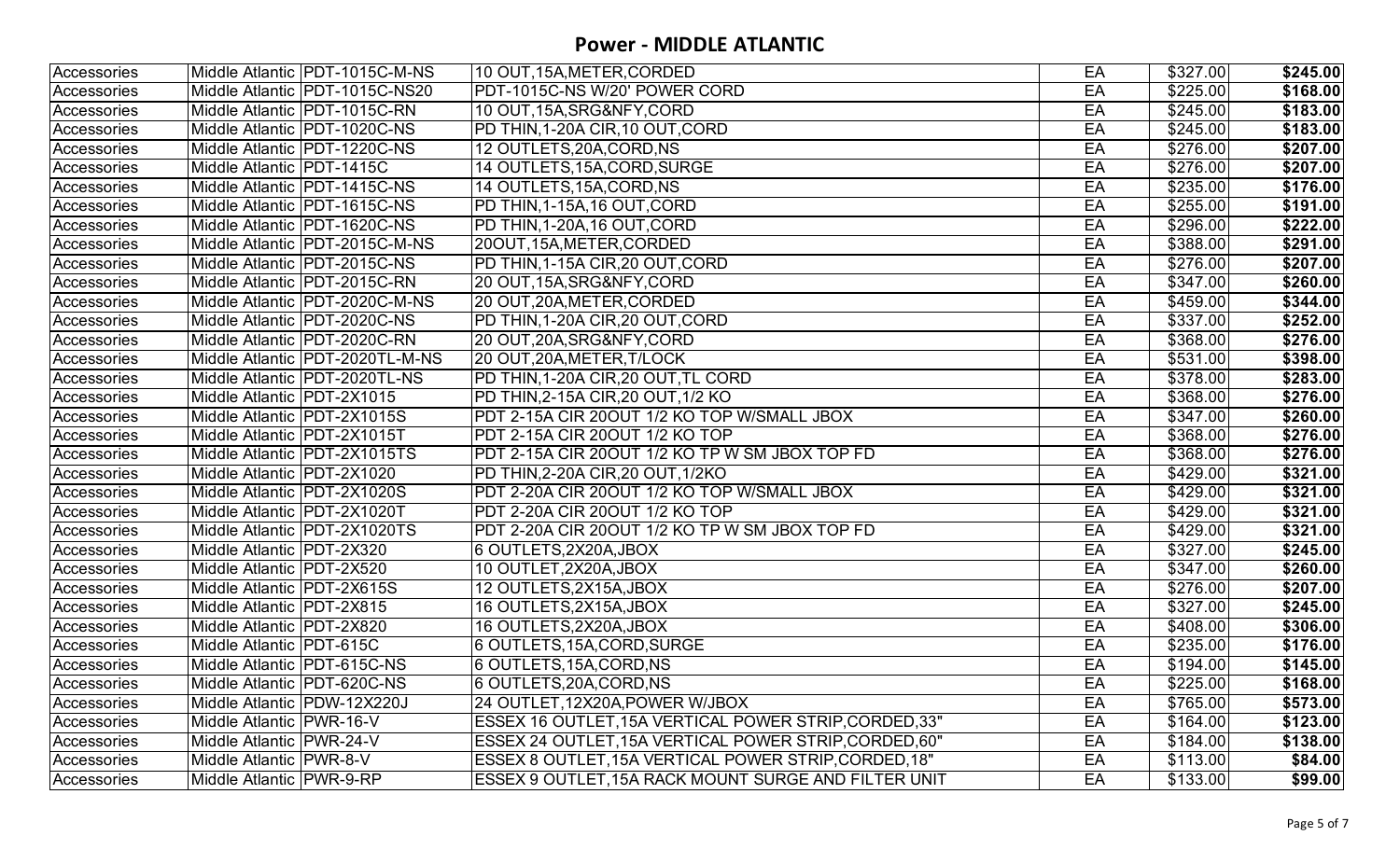| Accessories | Middle Atlantic   PWR-9-RPM   |                                 | <b>ESSEX 9OUT, 15A RKMNT SURGE AND FILTER W/METER</b>            | EA | \$184.00         | \$138.00   |
|-------------|-------------------------------|---------------------------------|------------------------------------------------------------------|----|------------------|------------|
| Accessories | Middle Atlantic   RLM-15-1CA  |                                 | 15A CONTROLLED MODULE,CORD                                       | EA | \$204.00         | \$153.00   |
| Accessories | Middle Atlantic RLM-15A       |                                 | 8"MPR 15A CONTROL MODULE                                         | EA | \$174.00         | \$130.00   |
| Accessories | Middle Atlantic   RLM-15A-SP  |                                 | MPR 15A CONTROLLED RACEWAY MOD W/SERIES PROT                     | EA | \$520.00         | \$390.00   |
| Accessories | Middle Atlantic   RLM-20A     |                                 | 8"MPR 20A CONTROL MODULE                                         | EA | \$204.00         | \$153.00   |
| Accessories | Middle Atlantic RLM-20A-SP    |                                 | MPR 20A CONTROLLED RACEWAY MOD W/SERIES PROT                     | EA | \$572.00         | \$429.00   |
| Accessories | Middle Atlantic   RLM-20IGA   |                                 | 8"MPR 20A ISO CONTROL MODULE                                     | EA | \$215.00         | \$161.00   |
| Accessories |                               | Middle Atlantic RLM30-L520-1    | 20AMP, 120V MPR W/TWISTLOCK                                      | EA | \$449.00         | \$336.00   |
| Accessories |                               | Middle Atlantic RLM30-L530-1    | 30AMP, 120V MPR W/TWISTLOCK                                      | EA | \$490.00         | \$367.00   |
| Accessories |                               | Middle Atlantic RLM-30TL-HWIGA  | 30A ISOLATED GROUND CONTROLLED RACEWAY MODULE                    | EA | \$429.00         | \$321.00   |
| Accessories | Middle Atlantic RLNK-1015V    |                                 | 15A,10 OUTLET,IP CONTROLLED VERTICAL POWER                       | EA | \$390.00         | \$292.00   |
| Accessories | Middle Atlantic RLNK-1615V    |                                 | 15A,16 OUTLET,IP CONTROLLED VERTICAL POWER                       | EA | \$590.00         | \$442.00   |
| Accessories | Middle Atlantic RLNK-215      |                                 | 15A,2 OUTLET, IP CONTROLLED POWER, COMPACT                       | EA | \$300.00         | \$225.00   |
| Accessories | Middle Atlantic   RLNK-415R   |                                 | 15A,4 OUTLET,IP CONTROLLED RACKMOUNT POWER                       | EA | \$390.00         | \$292.00   |
| Accessories | Middle Atlantic RPS           |                                 | <b>REMOTE POWER SWITCH</b>                                       | EA | \$184.00         | \$138.00   |
| Accessories | Middle Atlantic RPS-K         |                                 | <b>REMOTE POWER KEY SWITCH</b>                                   | EA | \$194.00         | \$145.00   |
| Accessories | Middle Atlantic S-IEC-12X100  |                                 | 100-PACK, 12", 18AWG NEMA 5-15P TO IEC 60320-C13, STND TYPE CORD | EA | \$494.00         | \$370.00   |
| Accessories | Middle Atlantic S-IEC-12X20   |                                 | 20-PACK, 12", 18AWG NEMA 5-15P TO IEC 60320-C13, STND TYPE CORD  | EA | \$119.00         | \$89.00    |
| Accessories | Middle Atlantic SS-IEC-12X6   |                                 |                                                                  | EA | \$43.00          | \$32.00    |
| Accessories | Middle Atlantic S-IEC-18X100  |                                 | 100-PACK, 18", 18AWG NEMA 5-15P TO IEC 60320-C13, STND TYPE CORD | EA | \$547.00         | \$410.00   |
| Accessories | Middle Atlantic S-IEC-18X20   |                                 |                                                                  | EA | $\sqrt{3129.00}$ | \$96.00    |
| Accessories | Middle Atlantic S-IEC-18X6    |                                 |                                                                  | EA | \$56.00          | \$42.00    |
| Accessories | Middle Atlantic S-IEC-24X100  |                                 | 100-PACK, 24", 18AWG NEMA 5-15P TO IEC 60320-C13, STND TYPE CORD | EA | \$602.00         | \$451.00   |
| Accessories | Middle Atlantic S-IEC-24X20   |                                 | 20-PACK,24",18AWG NEMA 5-15P TO IEC 60320-C13,STND TYPE CORD     | EA | \$139.00         | \$104.00   |
| Accessories | Middle Atlantic S-IEC-24X6    |                                 |                                                                  | EA | \$54.00          | \$40.00    |
| Accessories | Middle Atlantic S-IEC-6X100   |                                 | 100-PACK,6",18AWG NEMA 5-15P TO IEC 60320-C13,STND TYPE CORD     | EA | \$439.00         | \$329.00   |
| Accessories | Middle Atlantic S-IEC-72X100  |                                 |                                                                  | EA | \$930.00         | \$697.00   |
| Accessories | Middle Atlantic   T-24X6      |                                 | 24 TAILS - 6 PACK                                                | EA | \$113.00         | \$84.00    |
| Accessories | Middle Atlantic   T-80X6      |                                 | 80 TAILS - 6 PACK                                                | EA | \$143.00         | \$107.00   |
| Accessories | Middle Atlantic UPS-1000R     |                                 | 1000VA/750W UPS                                                  | EA | \$1,632.00       | \$1,224.00 |
| Accessories | Middle Atlantic UPS-1000R-8   |                                 | RACKMOUNT UPS,1000VA/750W,IND.OUTLET CNTRL,2SP,BLACK             | EA | \$1,785.00       | \$1,338.00 |
| Accessories |                               | Middle Atlantic   UPS-1000R-8IP | RACKMOUNT UPS,1000VA/750W,INT.OUTLET CNTRL & NIC,2SP,BLACK       | EA | \$2,142.00       | \$1,606.00 |
| Accessories | Middle Atlantic UPS-1000R-IP  |                                 | RKMNT UPS,1000VA/750W,NTWRK INTERFACE CARD,2SP(3-1/2"),BLK       | EA | \$2,000.00       | \$1,500.00 |
| Accessories | Middle Atlantic UPS-2200R     |                                 | 2200VA/1650W UPS                                                 | EA | \$2,163.00       | \$1,622.00 |
| Accessories | Middle Atlantic   UPS-2200R-8 |                                 | RACKMOUNT UPS,2200VA/1650W IND.OUTLET CNTRL,2SP,BLACK            | EA | \$2,438.00       | \$1,828.00 |
| Accessories |                               | Middle Atlantic   UPS-2200R-8IP | RACKMOUNT UPS.2200VA/1650W IND.OUTLT CNTRL & NIC.2SP.BLACK       | EA | \$2,816.00       | \$2,112.00 |
| Accessories |                               | Middle Atlantic UPS-2200R-HH    | UPS, HARDWIRED INPUT, HARDWIRED OUTPUT, 2200VA/1650W             | EA | \$2,754.00       | \$2,065.00 |
| Accessories |                               | Middle Atlantic UPS-2200R-HHIP  | 2150VA WEB ENABLED HARDWIRED UPS (HARDWIRED O/P&I/P)             | EA | \$3,111.00       | \$2,333.00 |